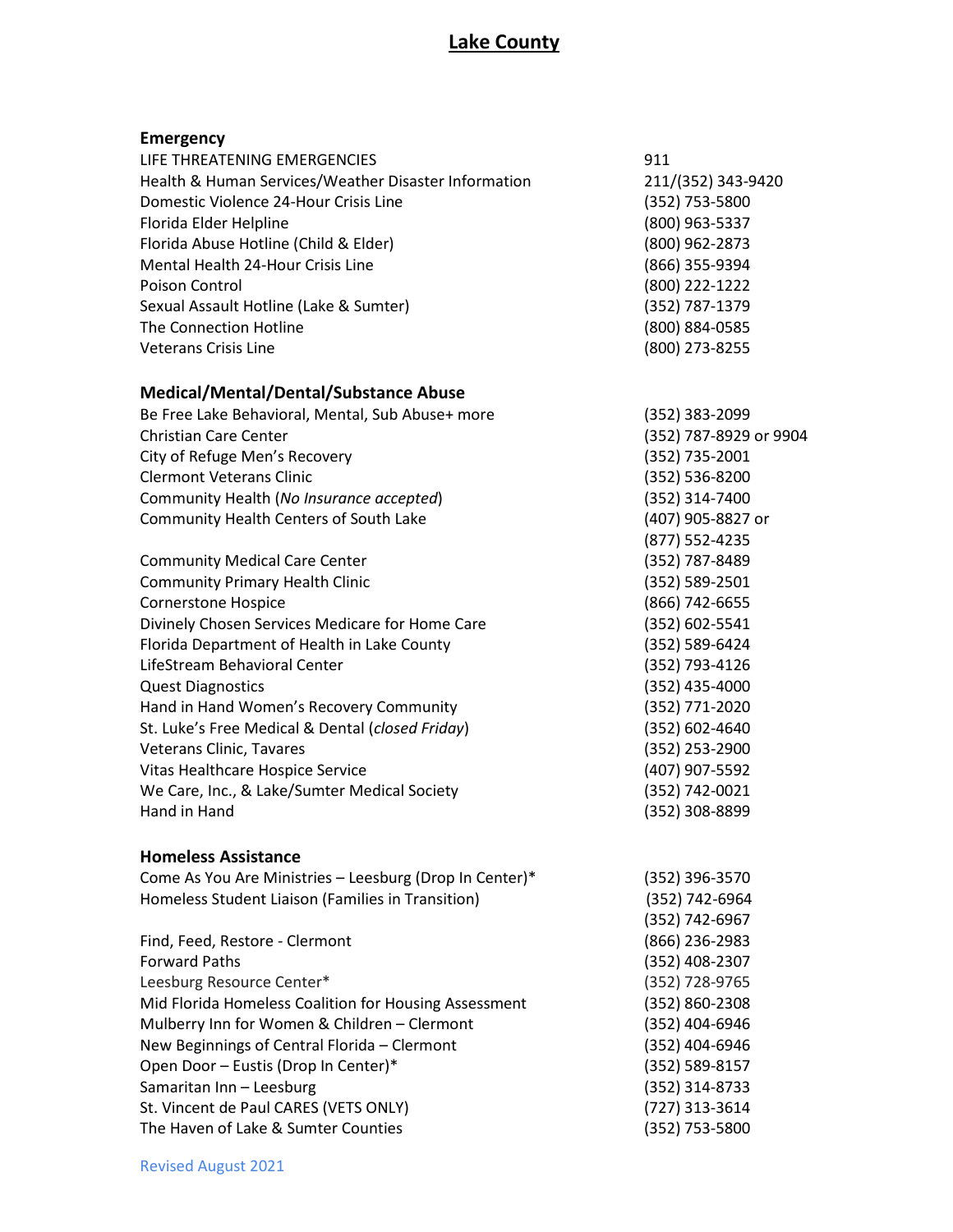| US Dept. of Veterans Affairs Homeless Hotline                                       | (877) 424-3838 |
|-------------------------------------------------------------------------------------|----------------|
| <b>VORRH (VETS ONLY)</b>                                                            | (352) 702-8245 |
| Zero Hour Life Center (disability application assistance)                           | (352) 765-4943 |
| Hope with a Purpose (documentation [IDs for example], food and etc.) (352) 602-4569 |                |
| <i>*Tents &amp; other items when available</i>                                      |                |

#### **Financial Assistance**

| C=Cellphone M=Mortgage R=Rent EA=Energy Assistance UD=Utility Deposits RD=Rent Deposits |  |                |  |
|-----------------------------------------------------------------------------------------|--|----------------|--|
| <b>ACCESS Florida</b>                                                                   |  | (866) 762-2237 |  |

|                                                               |         | www.myflorida.com/accessflorida/ |
|---------------------------------------------------------------|---------|----------------------------------|
| <b>Assurance Wireless</b>                                     | C       | (888) 321-5880/(888) 898-4888    |
|                                                               |         | www.assurancewireless.com        |
| Lake Community Action Agency                                  | EA, UD  | (352) 357-5550/(352) 787-1156    |
| Lake County Housing Authority                                 | EA, UD  | (352) 742-6540                   |
| SafeLink Cell Phones                                          | C       | (800) SafeLink/(800) 723-3546    |
|                                                               |         | www.safelinkwireless.com         |
| St. Vincent de Paul, Eustis/Tavares/Umatilla                  | EA,UD   | (352) 589-2603                   |
| St. Vincent de Paul, Lady Lake/Fruitland Park/Leesburg EA, UD |         | (352) 753-1455                   |
| The Salvation Army of Lake & Sumter                           | EА      | (352) 365-0079                   |
| (Motel vouchers for emergency use only)                       |         |                                  |
| United Way of Lake & Sumter                                   | R,EA    | (352) 460-4360                   |
| United Way of Lake & Sumter MISSION UNITED                    | R,EA    | (352) 787-7530                   |
| Mid Florida Community Services                                | R,EA,UD | (352) 793-3114                   |

#### **Served Meals**

| <b>CCC Men's Residence</b>                   |                          | (352) 787-9904                          |
|----------------------------------------------|--------------------------|-----------------------------------------|
| 1309 High St., Leesburg,                     | Mon-Sat, 5pm & Sun 1pm   |                                         |
| <b>Come As You Are Ministries</b>            |                          | (352) 396-3570                          |
| 1305 Sunshine Ave. Leesburg,                 |                          | Mon, Tue, Thur-Sat, Bkf 9am, Lunch 12pm |
| First Presbyterian Church of Eustis          |                          | (352) 357-2833                          |
| 117 S Center St., Eustis,                    | Fri, 11am                |                                         |
| First Baptist Church of Leesburg             | Every day                | (352) 787-1005                          |
| First Baptist Church of Umatilla             |                          | (352) 669-3214                          |
|                                              | Wed & Sat, 9am-12pm      |                                         |
| The Salvation Army of Lake & Sumter Counties |                          | (352) 365-0079                          |
| 2605 South Street, Leesburg                  | Breakfast M-W, F, 7:30am |                                         |

### **Food & Clothing**

**F=Food C=Clothing** 

ACCESS Florida (866) 762-2237

|                                                       |      | www.myflorida.com/accessflorida/ |
|-------------------------------------------------------|------|----------------------------------|
| Astatula Baptist                                      | F, C | (352) 742-2221                   |
| Benevolence Center (CCC)                              | F, C | (352) 314-8733                   |
| Beyond the Walls Ministry (Leesburg/Fruitland Park) F |      | $(352)$ 365-2552                 |
| Catholic Community of St. Paul                        |      | (352) 787-6354                   |
| <b>Clermont Baptist</b>                               | F    | (352) 242-0919                   |
| Come As You Are Ministries                            | F, C | (352) 396-3570                   |
| <b>Community United Methodist Church</b>              |      | (352) 787-1829                   |
| Christian Ministry Worship                            | F    | (352) 409-4402                   |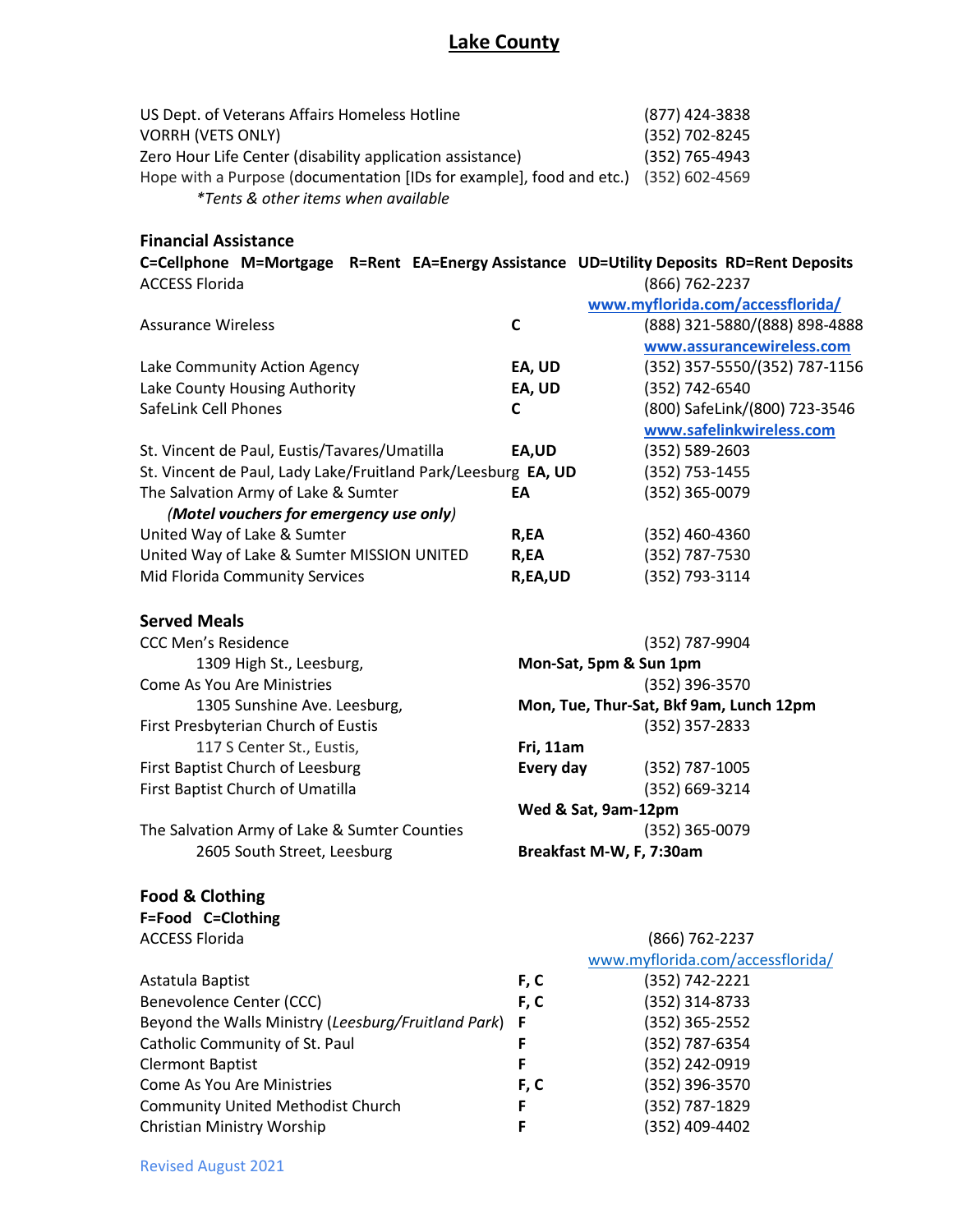| FAITH Neighborhood Center                             | F              | (352) 429-1200                |
|-------------------------------------------------------|----------------|-------------------------------|
| Family Christian Center Food Pantry                   | F              | (352) 242-1895                |
| First Baptist Church of Altoona                       | F, C           | (352) 669-2806                |
| First Baptist Church of Groveland                     | F              | (352) 429-2651                |
| First Baptist Church of Umatilla                      | F              | (352) 669-3214                |
| <b>First United Methodist Church</b>                  | F, C           | (352) 343-2761                |
| Gloria Dei Lutheran Church                            | F              | (352) 787-3223                |
| Howie Community Church                                | F              | (352) 324-2639                |
| Joining Hands                                         | F              | (352) 267-2200                |
| Lake Cares, Inc. (Mon-Sat) (9am - 1pm)                | F              | (352) 383-0100                |
| Lake Cares Mobile Pantry (Howie in the Hills)         | F              | (352) 324-2639                |
| Leesburg Food Bank                                    | F, C           | (352) 326-5463                |
| Life Church (House of Hope                            | F              | (352) 787-7962                |
| Love Extension                                        | F              | (352) 669-1121                |
| New Water Church - Well of Hope                       | F, C           | (352) 999-1213                |
| North Lake Presbyterian Church                        | F              | (352) 259-0788                |
| Northside                                             | F              | (352) 326-8400                |
| Orange Avenue Church of Christ                        | F              | (352) 357-6616                |
| Outward Sign Food                                     | F              | (352) 989-4426                |
| Real Life Christian Church                            | F              | (352) 394-3553                |
| Seventh Day Adventist Hilltop Community               | F              | (352) 409-5576                |
| St. Vincent De Paul Society of Eustis                 | F, C           | (352) 589-2603                |
| St. Vincent De Paul Society of Lady Lake              | F              | (352) 753-1455                |
| (Lady Lake/Fruitland Park)                            |                |                               |
| South Lake Presbyterian Church                        | F              | (352) 394-2753                |
| <b>Stepping Stone Coalition</b>                       | F              | (352) 988-7854                |
| The Salvation Army of Lake & Sumter Counties          | F              | (352) 365-0079                |
|                                                       |                |                               |
| <b>Whistling Pine</b>                                 | F              | (352) 589-9622                |
| <b>WIN Ministries</b>                                 | F              | (352) 589-0035                |
| Hope with a Purpose                                   | F              | (352) 602-4569                |
|                                                       |                |                               |
| <b>Community Services</b>                             |                |                               |
| Community Legal Services of Mid-Florida               |                | (800) 405-1417                |
| <b>Indigent Burial Program</b>                        |                | (352) 742-6521                |
| Lake County Community Services                        |                | (352) 742-6501                |
| Lake County Connection                                |                | (352) 742-2612                |
| Lake County Veteran Services (Lake County Connection) | (352) 742-6585 |                               |
| Lake Express                                          |                | (352) 323-5733                |
| <b>Rental Properties</b>                              |                | www.socialserve.com/tenant/Fl |
| Tax Hardship Program (Lake County Connection)         |                | (352) 742-6521                |
| At Your Service Professional Guardians Umatilla       |                | (407) 973-3422                |
| Leesburg Resource Center                              |                | (352) 728-9765                |
| <b>Employment</b>                                     |                |                               |
| CareerSource Central Florida                          |                | (352) 360-6280                |
|                                                       |                |                               |

Christian Care Center Fresh Start (352) 314-8733 (press 1, 6)